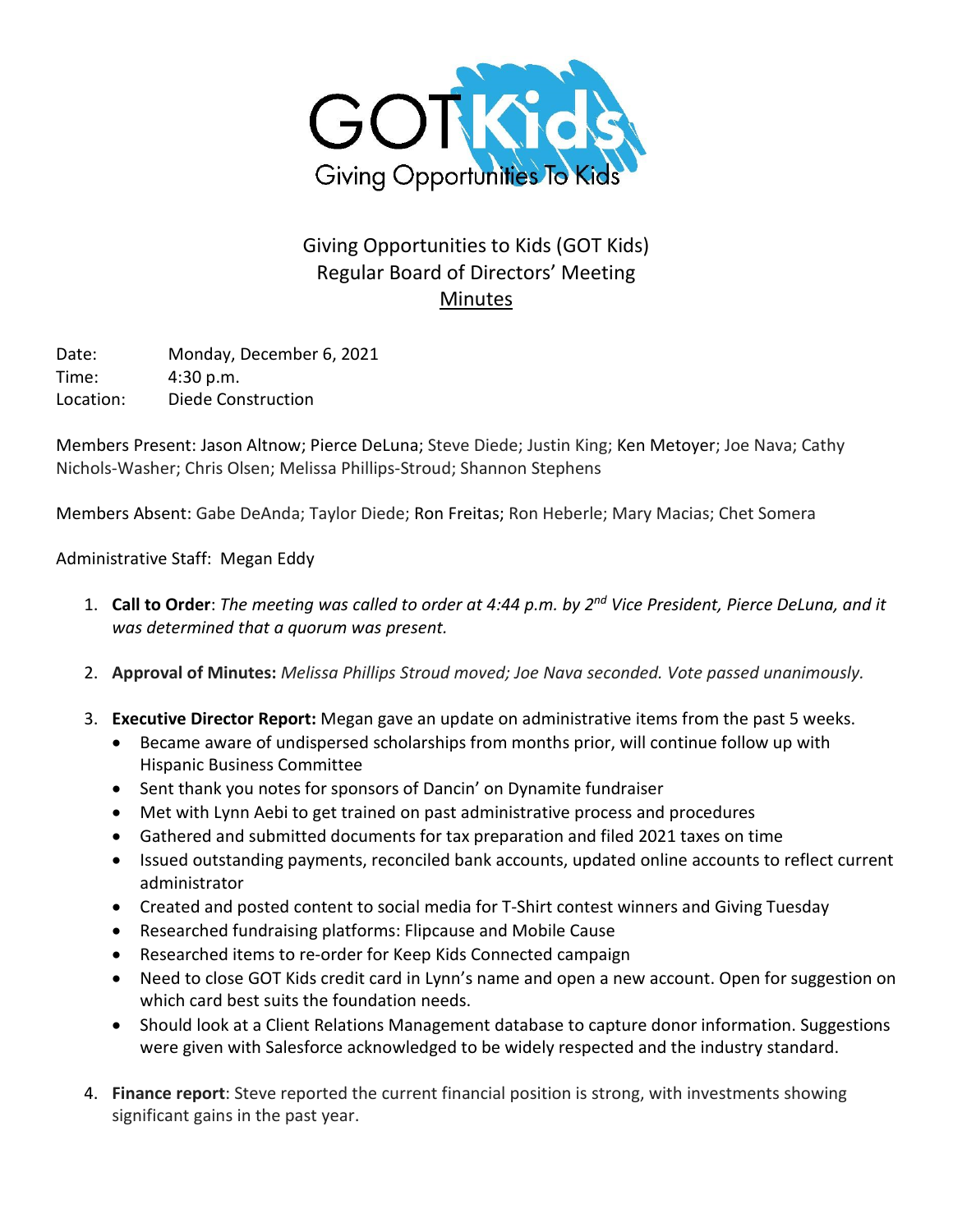**5. Operations Committee Report:** Pierce reported on a New York Life employee program promoting community volunteerism. He hopes to secure 15 volunteers for the Crab Feed, with 6 already committed.

## 6. **Marketing report:**

• The Flipcause free trail has been extended three times and a vote is needed to approve payment for their platform services. They offer website hosting, "plug and play" fundraising campaigns, donor tracking and event registration/ticketing. Flipcause offered to lower the cost of their services from \$175/month down to \$50/month, with no contract. *A motion was made by Jason Altnow and seconded by Joe Nava to approve the use of Flipcause as a fundraising platform for the next 3 months, through the end of February 2022. The vote was unanimous.*

## **7. Programs report:**

• **Keep Kids Connected** – On hand, \$15,000 in funds from a Raymus Foundation earmarked for water bottles and additional play items to keep kids active. There was discussion on improving the quality of water bottles and suggestions to spend a little more per item. It was generally agreed the size of footballs on the last order were good and suggested for re-order. The budget of \$15,000 was suggested to be a baseline, with GOT Kids to supplement funding up to a total of \$20,000 for the next round of orders.

*A motion was made by Cathy Nichols-Washer and seconded by Melissa Philips Stroud to allocate up to \$20,000 on the next order of water bottles and footballs, with discretion given to Megan Eddy to make the final decisions necessary for item selection and quantities to maximize dollars spent. The vote was unanimous.*

- **Imagination Library** The program has already 168 children enrolled, with no official outreach scheduled. Caution should be used to ensure funding is in place (at a cost of \$25/child per year) so enrollment does not exceed the allocated funds. The Lodi Memorial Hospital Foundation has partnered with GOT Kids to equally share the programs costs for the next 3 years, with \$10,000 already deposited and potential for up to \$15,000 per year. It was suggested that additional grant funding be researched for this program, with UOP and United Way as potential grant opportunities.
- **Cal Waste Facility Tours** The tour program has been expanded to cover grades 2-12 with both in-person and virtual options available. The sign-up information/calendars were distributed by the Superintendent's office, and they have offered to facilitate reserving the transportation for in-person tours. In 2020 there were 20 tours arranged, at an average cost of \$250 to cover transportation, with an overall budget of \$5000. It was suggested the budget be increased in 2022 to \$10,000 to accommodate more in-person tour opportunities. *A motion was made by Chris Olsen and seconded by Joe Nava to approve a budget of \$10,000 for the Cal-Waste facility tour program. The vote was unanimous.*

#### **8. Events:**

• **Film Camp Red Carpet Premiere**, December 9th at 6:00pm- The event is hosted by GOT Kids and will be attended by Cathy Nichols-Washer, Ron Freitas, Steve Diede and Megan Eddy